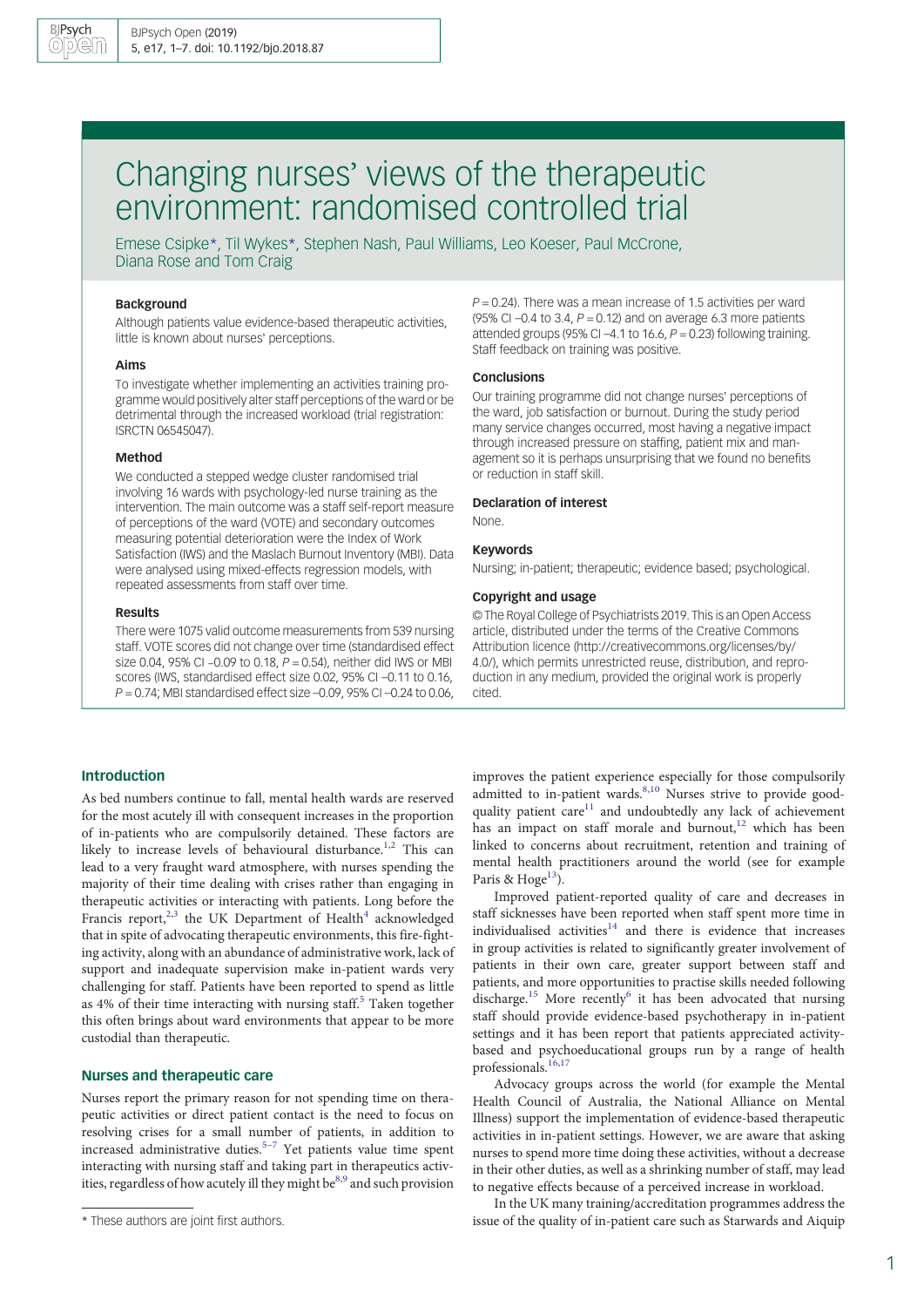(see for example: Bowers *et al*<sup>[5](#page-5-0)</sup> and Royal College of Psychiatrists<sup>[18](#page-6-0)</sup>). Clarke<sup>[19](#page-6-0)</sup> has outlined that these programmes could be improved by providing adequate training and supervision for ward-based staff, a suggestion echoed by a US committee dedicated to the welfare of US-based mental health professionals.<sup>[20](#page-6-0)</sup> All this evidence suggests that activities – especially those that are evidenced based – are beneficial to patients but there has been little information on their impact on the morale and job satisfaction of nursing staff. Most studies are short term and therefore do not investigate whether there are longer-term implications for the sustainability of any changes in nursing staff time allocation.

Our project implemented a programme of evidence-based activities to improve in-patient services and rigorously evaluated their impact. The aims of the study are: (a) to investigate the changes to staff perceptions of the environmental milieu of providing staff training for therapeutic activities and (b) to explore any development of negative effects (particularly on staff morale).

# Method

#### Design

The study was a cluster randomised trial of 16 wards (clusters) in a stepped wedge design (whereby the timing of the intervention to a ward is randomised) (trial registration: ISRCTN 06545047, [http://](http://www.perceive.iop.kcl.ac.uk/) [www.perceive.iop.kcl.ac.uk/\)](http://www.perceive.iop.kcl.ac.uk/). As all clusters eventually receive the intervention, this design is often used in situations where for ethical reasons the researchers do not wish to deny the intervention to any particular cluster.<sup>21</sup> Another key reason for selecting this design method was that it allows multiple clusters to be included even when it is not possible to intervene in all clusters simultaneously. The use of this design is relatively uncommon and analysis methods are recent.<sup>[22](#page-6-0)</sup> For pragmatic reasons the randomisation was carried out in three waves, with the first eight wards being randomised, four in the second wave with the final four following. Further details are described in our companion paper relating to patient experience.<sup>[10](#page-5-0)</sup>

Nursing staff working on these wards during any assessment period were recruited and although they were aware of whether their ward had been randomised or not, assessments took place before any training was completed or activities were run. All staff assessments were self-report. We collected data at nine time points, approximately 6 months apart. Staff completed assessments each time they were available and consented to do so and so repeat measurements per person were permitted.

# The setting

This study was carried out in two mental health trusts that cover five distinct geographic areas representing varied deprivation scores from the high deprivation inner city through to suburban affluent areas (for more detail see Csipke et  $al^8$  $al^8$ ).

- (a) Borough 1 serves an inner-city population with a high deprivation index. Five 18-bedded wards participated.
- (b) Borough 2 serves a suburban affluent area. Three wards participated, two wards had 22 beds and the remaining one had only 8 beds.
- (c) Borough 3 has a high deprivation score and four 18-bedded wards provide acute in-patient care.
- (d) Borough 4 had two 18-bedded mixed-gender wards that serve an area with a high deprivation score.
- (e) Borough 5 had two 18-bedded wards that serve an area that is more suburban and affluent.

# **Participants**

Nurses of any grade were eligible to take part. Temporary staff were required to have completed seven shifts in the previous month in order to be eligible so that we could be sure that they were sufficiently familiar with the ward environment to complete the measures. Ethical approval for the study was granted by Bexley and Greenwich Research Ethics Committee (Ref: 07/H0809/49) and all eligible participants were approached and gave written informed consent.

## Main outcome

For all measures obtained by questionnaires it was a requirement that more than 80% of the questions were completed. Questionnaires with less than 80% item completion were excluded as missing.

We used the Views of the therapeutic Environment  $(VOTE)$ ,<sup>11</sup> as the main outcome. This is a 20-item measure, each on a six-point Likert scale with good reliability and validity that captures staff perceptions of the daily pressures of working on acute in-patient mental health wards. The outcomes investigated were the total scores and for secondary analyses three subscales (workload intensity, team dynamics and interaction anxiety). Low scores represent positive views. VOTE was user developed by nurse researchers with in-patient ward nursing staff specifically for this study to reflect the concerns and views of the nurses. As far as we know there is no other nurse-developed measure of nurse views.

#### Secondary outcomes

Our secondary outcomes were as follows.

- (a) The Maslach Burnout Inventory-Human Services Survey  $(MBI).<sup>23</sup>$  $(MBI).<sup>23</sup>$  $(MBI).<sup>23</sup>$  This captures work-related 'burnout' over 22 items, each on a six-point Likert scale. It has good psychometric properties and is widely used. The MBI consists of three subscales: emotional exhaustion, depersonalisation and personal accomplishment. High scores on the emotional exhaustion and depersonalisation subscales indicate poor functioning but higher scores on the personal accomplishment subscale indicate better functioning
- (b) The Index of Work Satisfaction  $(IWS)^{24}$  $(IWS)^{24}$  $(IWS)^{24}$  This consists of 44 items measured on a seven-point Likert scale with a total score reflecting job satisfaction, with higher scores representing less job satisfaction.
- (c) Demographic information on staff. Participants' age, gender, ethnicity, employment band and length of employment were collected.
- (d) Costs. In order to estimate the cost of the intervention we recorded the number of participants in the training sessions and their duration along with the staff input required to deliver the training.

## Post-training feedback

One group session and four interviews were carried out at the end of the trial. Topic guides were developed and nurses were invited to discuss their experience of completing the training programme and running the subsequent groups. In particular, they were asked to reflect on what worked well and what did not. The responses and discussions were recorded and transcribed to provide an additional source of data to compliment results from the quantitative analyses, and to continue to seek nurses' views in a non-quantitative manner.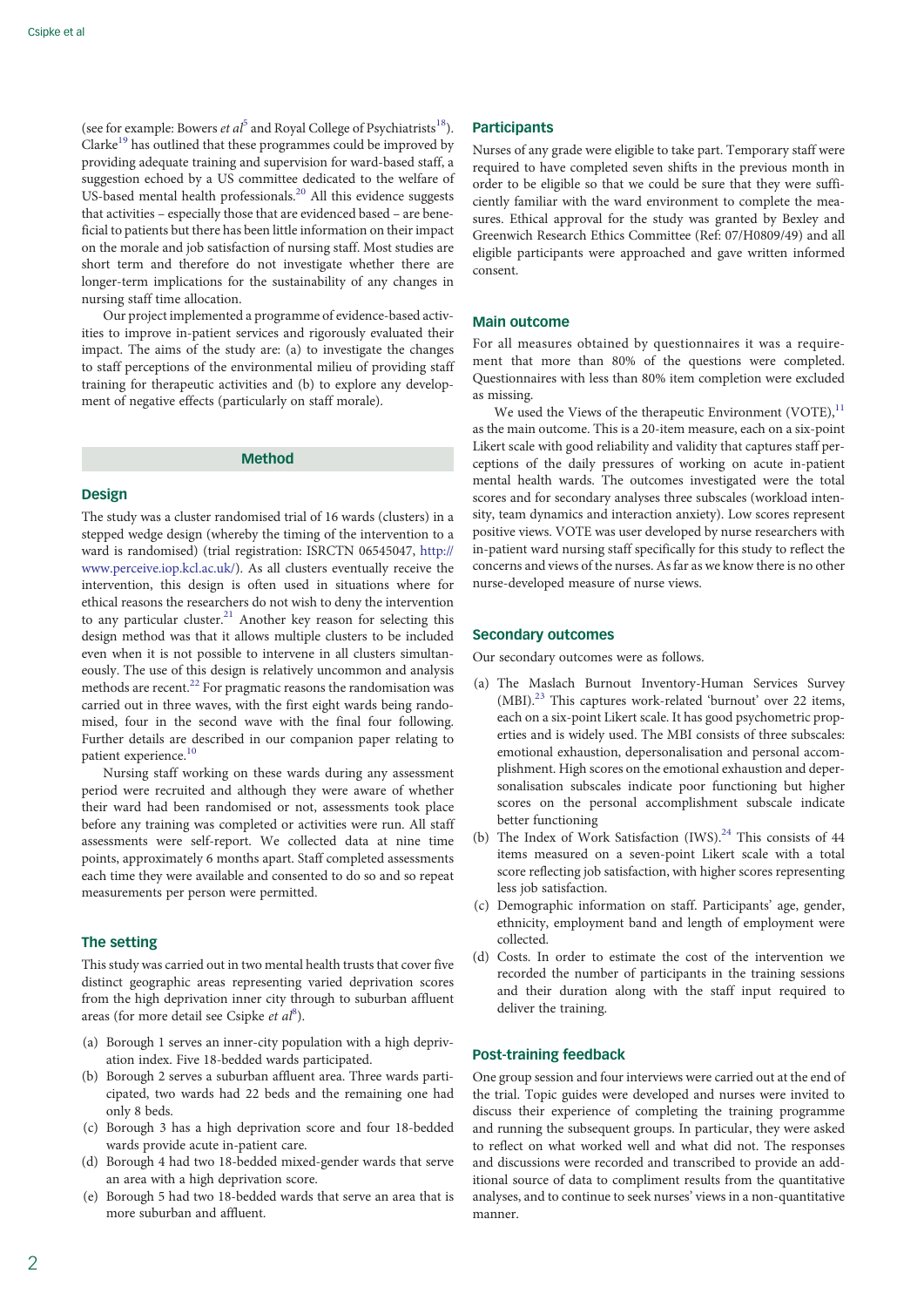# Staff training intervention

In keeping with the ethos of involving ward nurses at every stage of the study, the Trust clinical leads, nursing management and direct care staff on the wards met several times to consult on the evidence-based activities that were eventually chosen. National Institute for Health and Care Excellence (NICE) guidelines were taken into account, and the group chose to include other staff (occupational therapists and pharmacists) in the training as they also have a presence on the ward. This consultancy group decided to have four activities as compulsory as they applied to all wards.

- (a) A single session of cognitive–behavioural therapy-based communications and understanding/avoiding aggression training for nurses (cofacilitated by a patient educator).
- (b) Social cognition and interaction training<sup>25</sup> aimed at helping people understand social situations better in order to avoid misunderstandings, a common occurrence on wards.
- (c) Computerised cognitive remediation therapy (in order to involve occupational therapists), designed to address cognitive deficits such as problems with memory, organisation and concentration.[26](#page-6-0)
- (d) Where pharmacists were available, they were recruited to run a medication education group.

Two optional nurse-provided therapies were chosen by wards themselves based on their patient's needs (wards had unique mixes of patients) and the mix of skills available from the following: problem-solving skills, emotional coping skills group, hearing voices group, relaxation/sleep hygiene and coping with stigma group.

Training for each of the activities lasted 2–3 h. Clinical psychologists delivered the training, and cofacilitated the groups themselves alongside the nurses until the nurses were able and confident to deliver it independently. Nurses were required to run the groups independently by the end of 6 months. The groups themselves ran for 45 min once a week. See <http://www.perceive.iop.kcl.ac.uk/> and Csipke  $et$   $al^8$  $al^8$  for more detailed information.

(two wards at a time), then wards 9 to 12, and finally wards 13 to 16. After the baseline period two wards were selected at random to receive staff training, with a further two wards selected every 6 months until all wards had received the training. The final four wards joined the study at a later period as they became available to participate in the study, therefore it was not possible to collect more extensive preintervention data. The design is shown in Table 1.

## Statistical analysis

The effect of staff training was estimated through effects on staff members including more general ward effects as well as individual-level data. All analysis was carried out using Stata version 11 or later.

The primary outcome (VOTE score) was analysed using a mixed-effects regression model with a random effect to account for the variance because of repeated measurements within staff. Ward and time were accounted for as fixed effects, by using an indicator variable to account for the ward and a time variable that counted collection periods as shown in Table 1. A similar method was used in the service arm of the study<sup>10</sup> but without the repeated measures random effect.

The analysis of the VOTE subscales (workload intensity, team dynamics and interaction anxiety) and secondary outcomes followed the same pattern as for the main analysis. The following vari-ables derived from previous studies<sup>[6](#page-5-0),[9](#page-5-0)</sup> were considered as potential confounders: gender, age, ethnicity, employment band, first language and length of employment. Confounding factors were assessed and included in the model if they were associated with both the intervention and the outcome with a significance of P<0.10. We performed exploratory analyses by including an interaction between the subgroup and the staff training arm and tested the nested models using likelihood-ratio tests on all outcomes to explore potential differential effects between men and women, and between White and Black and minority ethnic staff.

## Results

The training intervention time was randomised by one of the trial statisticians using the random permutations of numbers using the ralloc procedure in Stata. Wards 1 to 8 were randomised first

Randomisation

Staff members could participate on more than one occasion. In total, 560 staff members consented to take part, with 444 taking part in the

| Table 1                                                                                                                                                                                                                                                                                           |      | Randomisation schedule <sup>a</sup>    |                |                   |                |                   |                |                   |                |                   |
|---------------------------------------------------------------------------------------------------------------------------------------------------------------------------------------------------------------------------------------------------------------------------------------------------|------|----------------------------------------|----------------|-------------------|----------------|-------------------|----------------|-------------------|----------------|-------------------|
|                                                                                                                                                                                                                                                                                                   |      | Time - start of data collection period |                |                   |                |                   |                |                   |                |                   |
| <b>Borough</b>                                                                                                                                                                                                                                                                                    |      | 1 November<br>2008                     | 1 June<br>2009 | 1 January<br>2010 | 1 June<br>2010 | 1 January<br>2011 | 1 June<br>2011 | 1 January<br>2012 | 1 June<br>2012 | 1 January<br>2013 |
|                                                                                                                                                                                                                                                                                                   | Ward |                                        |                |                   |                |                   | 6              |                   | 8              | 9                 |
|                                                                                                                                                                                                                                                                                                   |      |                                        |                |                   |                |                   |                |                   |                |                   |
|                                                                                                                                                                                                                                                                                                   |      |                                        |                |                   |                |                   |                |                   |                |                   |
|                                                                                                                                                                                                                                                                                                   |      |                                        |                |                   |                |                   |                |                   |                |                   |
|                                                                                                                                                                                                                                                                                                   |      |                                        |                |                   |                |                   |                |                   |                |                   |
|                                                                                                                                                                                                                                                                                                   |      |                                        |                |                   |                |                   |                |                   |                |                   |
|                                                                                                                                                                                                                                                                                                   |      |                                        |                |                   |                |                   |                |                   |                |                   |
|                                                                                                                                                                                                                                                                                                   |      |                                        |                |                   |                |                   |                |                   |                |                   |
|                                                                                                                                                                                                                                                                                                   |      |                                        |                |                   |                |                   |                |                   |                |                   |
|                                                                                                                                                                                                                                                                                                   |      |                                        |                |                   |                |                   |                |                   |                |                   |
|                                                                                                                                                                                                                                                                                                   | 10   |                                        |                |                   |                |                   |                |                   |                |                   |
|                                                                                                                                                                                                                                                                                                   | 11   |                                        |                |                   |                |                   |                |                   |                |                   |
|                                                                                                                                                                                                                                                                                                   | 12   |                                        |                |                   |                |                   |                |                   |                |                   |
|                                                                                                                                                                                                                                                                                                   | 13   |                                        |                |                   |                |                   |                |                   |                |                   |
|                                                                                                                                                                                                                                                                                                   | 14   |                                        |                |                   |                |                   |                |                   |                |                   |
|                                                                                                                                                                                                                                                                                                   | 15   |                                        |                |                   |                |                   |                |                   |                |                   |
|                                                                                                                                                                                                                                                                                                   | 16   |                                        |                |                   |                |                   |                |                   |                |                   |
| a. 0, represents data collection prior to receipt of the staff training (i.e. control wards); 1, represents data collection after receipt of the staff training (i.e. intervention wards). Time is measured<br>in periods of 6 months. Further information available from the authors on request. |      |                                        |                |                   |                |                   |                |                   |                |                   |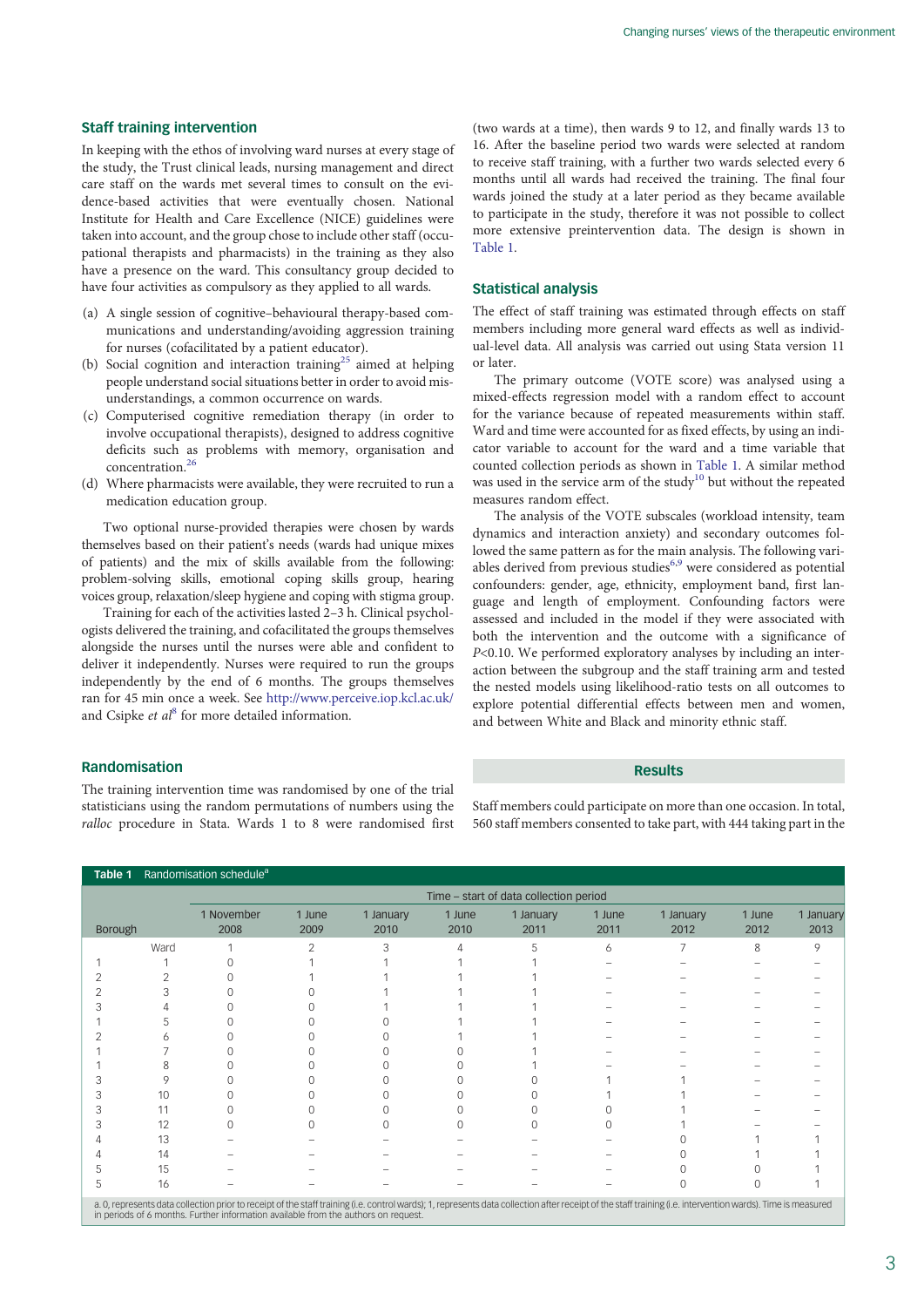| Baseline characteristics of staff participants<br>Table 2            |                       |                        |  |  |  |  |
|----------------------------------------------------------------------|-----------------------|------------------------|--|--|--|--|
| Characteristic                                                       | Pre-training<br>wards | Post-training<br>wards |  |  |  |  |
| Overall trial population, n                                          | 444                   | 280                    |  |  |  |  |
| Gender, n (%)                                                        | 439                   | 278                    |  |  |  |  |
| Men                                                                  | 171 (39.0)            | 98 (35.3)              |  |  |  |  |
| Women                                                                | 268 (61.0)            | 180 (64.7)             |  |  |  |  |
| Age, <sup>a</sup> mean (s.d.)                                        | 36.9 (10.1)           | 38.2 (10.7)            |  |  |  |  |
| Ethnicity, n (%)                                                     | 434                   | 274                    |  |  |  |  |
| White                                                                | 167 (38.5)            | 114 (41.6)             |  |  |  |  |
| Mixed                                                                | 14(3.2)               | 5(1.8)                 |  |  |  |  |
| Asian                                                                | 32(7.4)               | 18 (6.6)               |  |  |  |  |
| <b>Black</b>                                                         | 208 (47.9)            | 126 (46.0)             |  |  |  |  |
| Other                                                                | 13(3.0)               | 11(4.0)                |  |  |  |  |
| First language,                                                      | 427                   | 267                    |  |  |  |  |
| English                                                              | 258 (60.4)            | 167 (62.5)             |  |  |  |  |
| Not English                                                          | 169 (39.6)            | 100 (37.5)             |  |  |  |  |
| Band                                                                 | 414                   | 261                    |  |  |  |  |
| 2                                                                    | 33(8.0)               | 20(7.7)                |  |  |  |  |
| 3                                                                    | 113(27.3)             | 69 (26.4)              |  |  |  |  |
| 4                                                                    | 3(0.8)                | 1(0.4)                 |  |  |  |  |
| 5                                                                    | 184 (44.4)            | 117 (44.8)             |  |  |  |  |
| 6                                                                    | 59 (14.3)             | 37 (14.2)              |  |  |  |  |
| 7                                                                    | 21(5.1)               | 15(5.8)                |  |  |  |  |
| 8                                                                    | 1(0.2)                | 2(0.8)                 |  |  |  |  |
| Length of employment on ward<br>(months), <sup>a</sup> mean (s.d.)   | 44.1 (63.6)           | 55.6 (75.1)            |  |  |  |  |
| a. For staff with repeated measures, the earliest response was used. |                       |                        |  |  |  |  |

pretraining intervention and 280 post-training, of whom 64% were women. We had 1075 valid VOTE scores (677 for the pretraining intervention and 398 post training) from 539 staff members. Only 3.4% of questionnaires were excluded as a result of completing less than 80% of the items.

Demographic characteristics between the pre- and post-training phases of the trial were balanced. Table 2 describes characteristics of participants as a single group at first point of entry to the study. In the UK, Bands 2–6 are direct care staff working with patients on the wards, with Band 2 nurses being student nurses and Band 6 nurses being senior direct care nurses. Bands 7 and 8 are managerial nurses.

# Wards

Demographic characteristics of baselines characteristics broken down by wards are presented in supplementary Table 1 (available at <https://doi.org/10.1192/bjo.2018.87>). The number of completed assessments per time point per ward are included in supplementary Table 2. We did not include an interaction with time but site effects are listed in supplementary Table 3.

#### **Outcomes**

What effects did activities have on staff views of the wards?

individuals on post-training wards (mean score 70.3, s.d. = 12.7), where a lower score is indicative of a better perception of the ward. Results from the regression model showed no evidence of a change in VOTE scores (standardised effect size (ES) = 0.04, 95% CI  $-0.09$  to 0.18,  $P = 0.54$ ) (Table 3).

Our exploratory analysis examined effects for staff subgroups and suggested a difference between men and women but not for ethnicity. The model including an interaction between trial arm and gender estimated a negative effect for men  $(ES = 0.19, 95\% \text{ CI})$ 0.01 to 0.36,  $P = 0.02$ ) and a non-significant benefit for women  $(ES = -0.05, 95\% \text{ CI} -0.20 \text{ to } 0.11, P = 0.55).$ 

A clinically meaningful increase in a standardised effect is difficult to ascertain in this new measure, VOTE. As a guide, when using Cohen's d (a different standardised effect measurement), the Food and Drug Administration of the USA offers the guideline that an effect is large if  $d > 0.8$  and small if  $d < 0.5$ .

Our interview and focus group data from nurses suggested that they enjoyed running the activities and appreciated the opportunity to feel that they were providing something therapeutic rather than paperwork and crisis management. But they also reported that it was hard to be consistent, especially when there were high numbers of temporary staff on the ward. Activities were repetitive and they and patients sometimes became bored of them especially when they were in hospital for longer periods.

### Secondary outcome analyses

Secondary analyses on satisfaction and burnout show no significant effects as for the main outcomes [\(Table 4\)](#page-4-0). For the factors in the MBI we compared the factors with the norms for mental health staff in the MBI Handbook.<sup>[23](#page-6-0)</sup> We found that emotional exhaustion was higher both before and after training (pretraining 21.5 (s.d. = 11.1) post-training, 22.3 (s.d.  $= 12.1$  compared with the MBI handbook, 16.89 (s.d. = 8.90)). Depersonalisation was about the same but personal accomplishment was higher (i.e. better) (pretraining 35.5  $(s.d. = 6.1)$  post-training, 35.2  $(s.d. = 6.0)$  compared with the MBI Handbook  $30.87$  (s.d. = 6.37). But no factors were affected by the training.

# Did we increase the number of ward activities?

From data obtained from ward records, the mean number of activities per week before the staff training was 5.9 whereas after training it was 8. The regression analysis yielded a mean increase of 1.5 activities following the training (95% CI –0.4 to 3.4,  $P = 0.12$ ) ([Table 5](#page-4-0)). Before and after the training the average number of patients in activities was 28 and 39, respectively. A regression model estimated an average increase of 6.3 patients attending groups following the training (95% CI –4.1 to 16.6,  $P = 0.23$ ).

## What was the cost of the intervention?

In total, 677 VOTE scores were from 428 individuals on pretraining wards (mean score  $68.2$ , s.d. = 12.0) and 398 scores were from 271

Over the 16 wards in this study, we estimated that the total cost of staff training amounted to approximately £156 000. Taking into

| Adjusted results for Views of the therapeutic Environment (VOTE) and VOTE subscales (standardised scales)<br>Table 3 |                                    |                            |      |      |                          |            |
|----------------------------------------------------------------------------------------------------------------------|------------------------------------|----------------------------|------|------|--------------------------|------------|
|                                                                                                                      | Training intervention, effect size | 95% CI                     | s.e. | P    | Observations, (staff). n | <b>ICC</b> |
| <b>VOTF</b>                                                                                                          | 0.04                               | $(-0.09 \text{ to } 0.18)$ | 0.07 | 0.54 | 1075 (546)               | 0.61       |
| VOTE subscales                                                                                                       |                                    |                            |      |      |                          |            |
| Workload intensity <sup>a</sup>                                                                                      | 0.02                               | $(-0.13 \text{ to } 0.18)$ | 0.08 | 0.78 | 1076 (526)               | 0.47       |
| Team dynamics <sup>b</sup>                                                                                           | 0.08                               | $(-0.08 \text{ to } 0.23)$ | 0.08 | 0.34 | 996 (488)                | 0.52       |
| Interaction anxiety <sup>b</sup>                                                                                     | 0.001                              | $(-0.15 \text{ to } 0.15)$ | 0.08 | 0.99 | 996 (488)                | 0.59       |
| s.e. standard error; ICC, intraclass coefficient.<br>a Adjusted for length of employment.<br>b Adjusted for age.     |                                    |                            |      |      |                          |            |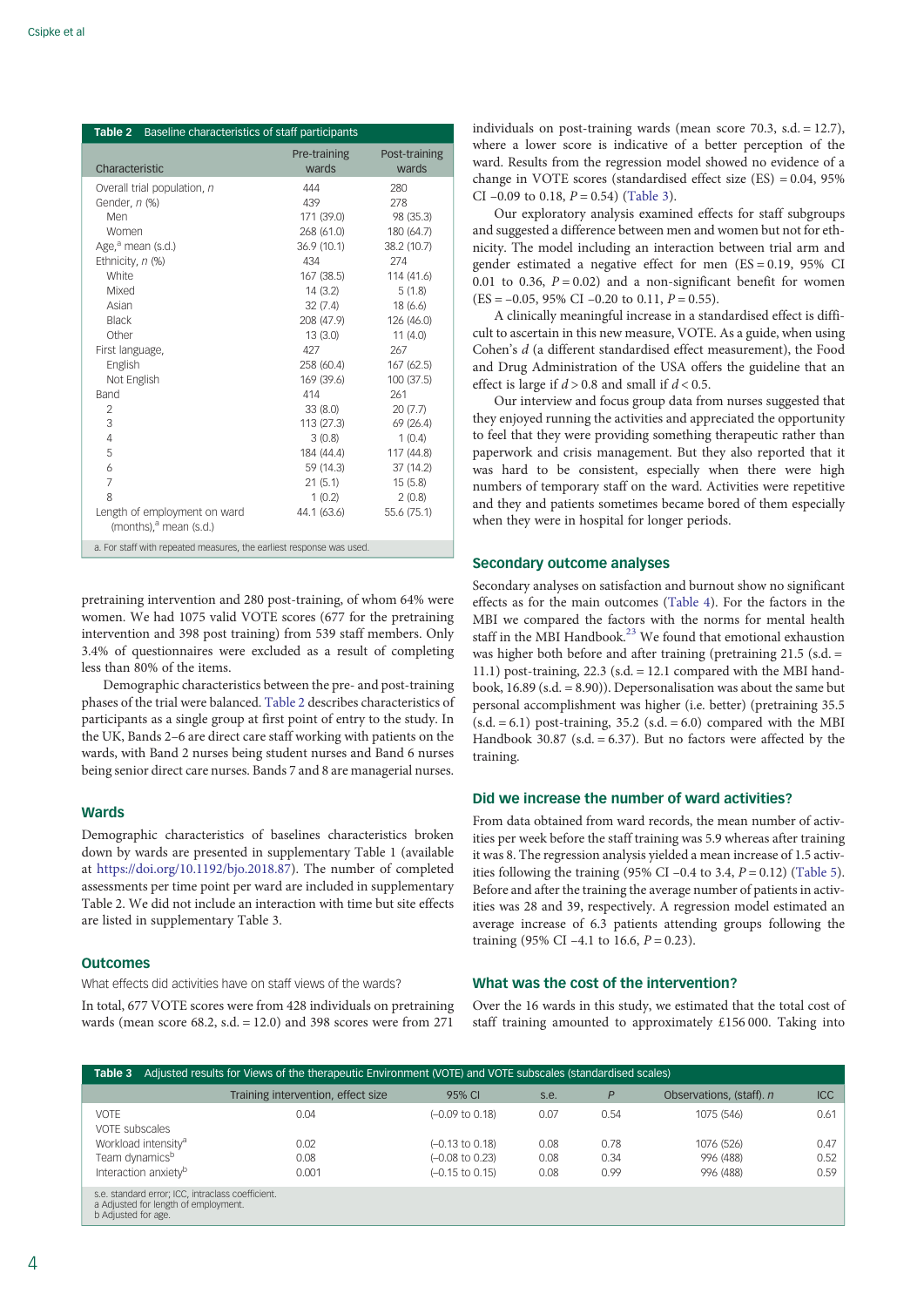<span id="page-4-0"></span>

| Adjusted results for Index of Work Satisfaction (IWS) and Maslach Burnout Inventory (MBI)<br>Table 4 |                           |                            |                                          |      |                         |            |  |  |
|------------------------------------------------------------------------------------------------------|---------------------------|----------------------------|------------------------------------------|------|-------------------------|------------|--|--|
|                                                                                                      | Pre-training, mean (s.d.) | Post-training, mean (s.d.) | Training effect,<br>effect size (95% CI) | P    | Observations (staff), n | <b>ICC</b> |  |  |
| <b>IWS</b>                                                                                           | 160.4 (30.5)              | 165.3 (29.8)               | $0.02$ (-0.11 to 0.16)                   | 0.74 | 1028 (523)              | 0.67       |  |  |
| MBI <sup>a</sup><br>MBI subscales                                                                    | 39.5 (16.4)               | 40.7 (17.7)                | $-0.09$ $(-0.24$ to $0.06)$              | 0.24 | 901 (457)               | 0.63       |  |  |
| Emotional exhaustion <sup>a</sup>                                                                    | 21.5(11.1)                | 22.3(12.1)                 | $-0.11$ $(-0.26$ to 0.04)                | 0.16 | 930 (470)               | 0.58       |  |  |
| Depersonalisation <sup>a</sup>                                                                       | 5.8(5.0)                  | 5.8(4.9)                   | $-0.02$ ( $-0.19$ to 0.15)               | 0.83 | 924 (464)               | 0.49       |  |  |
| Personal accomplishment                                                                              | 35.5(6.1)                 | 35.2(6.0)                  | $0.03$ (-0.14 to 0.19)                   | 0.73 | 1012 (521)              | 0.44       |  |  |
| ICC, intraclass coefficient.<br>a Adjusted for age.                                                  |                           |                            |                                          |      |                         |            |  |  |

|                                                               | <b>Table 5</b> Ward reported activities (adjusting for ward effects) |                                                           |                   |              |  |  |  |  |
|---------------------------------------------------------------|----------------------------------------------------------------------|-----------------------------------------------------------|-------------------|--------------|--|--|--|--|
| Outcome                                                       | Average<br>training<br>effect                                        | 95% CI                                                    | standard<br>error |              |  |  |  |  |
| Number of activities provided<br>Total number of participants | 1.48<br>6.27                                                         | $(-0.40 \text{ to } 3.37)$<br>$(-4.05 \text{ to } 16.59)$ | O 94<br>510       | 0.12<br>0.23 |  |  |  |  |

account the average occupancy rates and the average post-training follow-up of 55 weeks this yielded a cost of £10 per patient-week.

#### **Discussion**

Our study sought to investigate changes in perceptions of the ward environment among those working on acute in-patient mental health wards by training staff in the skills needed to provide evidence-based therapeutic activities. We also sought to explore the development of any negative impact on staff morale. Our study was unique in that the main outcome measure, as well as the development of the training programme, involved the nurses working on the very wards included in the study in order to investigate what it is that matters to them rather than researcher-imposed priorities. Over the course of the study, nurses' perceptions of the wards did not improve. Nevertheless, we did make an impact on the day-today life of the ward in a number of ways, which needs to be balanced against the positive effects noted in patients.<sup>[8](#page-5-0)</sup>

## Impact of training on nurses

There was no strong evidence for change in nurses' perceptions of the ward milieu 6 months following the delivery of the training. Our study was run in an environment that was already in flux, which makes attempting to change systems a challenge. We did find that workload intensity and overall VOTE scores significantly worsened (in men) following training. As we carried out several analyses this result is not conclusive but is interesting. We consider that the main result of no effect, and that our training was clearly valued, could be a reflection of the changes in the local National Health Service (NHS) services during the study although we have no empirical support for this contention. Three of the five catchment areas in our study reduced the number of wards, and budgets were also reduced. In one ward, staff had to reapply for their own jobs, and some wards did not have ward managers but were run by junior staff or overseen on a part-time basis only. In light of this turbulent background it is surprising that being asked to deliver more activities had no effect on their view of the ward.

In spite of the training requiring nurses to engage and interact with patients more frequently, there were no effects on interaction anxiety, as measured by the VOTE subscale. In the post-training feedback we found that nurses reported their confidence was growing following training. For instance:

'Because we were a bit unsure of ourselves…But I think once we got into it we didn't have a problem at all, we got more and more confident and it's not a problem anymore to, and I think it's helped us to run other groups because we're more confident in that so now we can run other groups as well without any problem.'

We did not find any differences in burnout, as measured by the MBI. Emotional exhaustion was higher in our sample both pre- and post-training than the means reported in the manual, which may reflect the turbulent nature of the wards. However, it is interesting that there was no effect on personal accomplishment (although this was near ceiling pre-training; meaning that the scale range allowed little scope to detect improvements post-training). There were also no effects on the MBI depersonalisation scale nor on the interaction anxiety measure of VOTE, so increases in activities did not have either a beneficial or a detrimental effect. Even though we invested on wards and observed positive effects on patients who were admitted under legal sanction, neither voluntarily admitted patients or nursing staff demonstrated any change of view. For female members of staff being part of the training group seemed to mitigate time effects (the changes wards underwent) but not for men. In support of the lack of changes in views of the ward, our measure of job satisfaction did not change either as a result of the training intervention.

#### Impact on wards

Our intervention consisted of training nurses to deliver evidencebased activities with more talking therapies for example hearing voices groups as recommended by NICE.<sup>27</sup> We had no hypotheses relating to the increase in activities, but nevertheless thought it worth looking at. We had no control over the number of sessions that were actually run or how many patients participated; however, we were successful in increasing the average number of activities albeit this was not statistically significant. All wards had an activity schedule at baseline and it is not clear how many of these activities were substituted by the therapeutic ones that training was provided for in this study. However, the activities that the training was provided for were evidence-based talking therapies.<sup>[27](#page-6-0)</sup>

The cost of the training was small, and we have reported that the increase in spending per patient was negligible. Patients also reported that they had more contacts and activities following the skills training, which patients said they valued. In our companion paper we considered whether the training might have any knockon effects on the cost of service use as reported by patients but no statistically significant effect was found.<sup>9</sup> Administrative duties and crisis management often means that therapeutic activities are relegated to the bottom of the ward's to-do list.<sup>6</sup>

# Costs and cost-effectiveness

Training required investment and when apportioned over the wards and patients this amounted to £10 per patient-week. The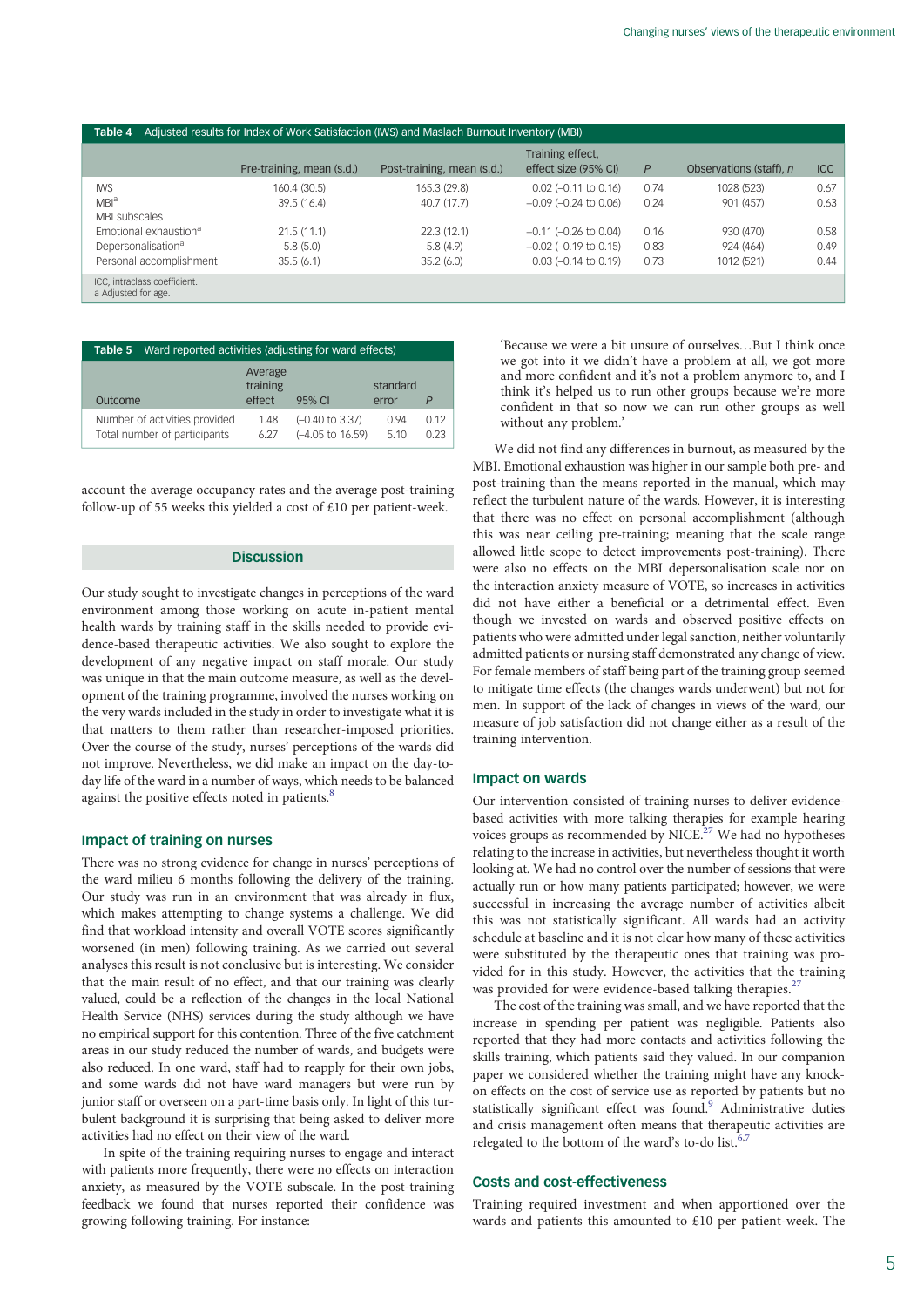<span id="page-5-0"></span>cost of meaningful service contacts and activities increased (nonsignificantly) by £33 per patient-week following training (including the training cost). This does not reflect an actual increase in expenditure but rather a relative increase in resources from a fixed amount. For example, if the actual cost per patient-week of an in-patient stay is £2100 (7 days at £300 per day) then £33 per week extra represents a shift of 2% towards direct patient care.

## Clinical implications

One of the most common complaints about in-patient services is the extreme boredom and lack of therapeutic activities occurring on the wards (see for example Care Quality Commission<sup>28</sup> and Walsh & Boyl[e29\)](#page-6-0). There was a slight increase in the number of activities and we had positive feedback from those patients participating in the study,<sup>8</sup> demonstrating that with effort and dedication wards can be changed. Although there was variation in terms of implementation success it should be possible to adopt our design to increase the skills and confidence of nursing staff, which has often been found to be perceived as poor.<sup>3</sup> This alone would be a positive outcome, not well captured in our current study but revealed in feedback from staff.

# Strengths and limitations

The generalisability of findings is fundamental in research. The original Trust taking part in the project is part of a longstanding and nationally recognised academic NHS partnership and has recently become part of an academic science centre. The users of these services are research active, as are the staff working in them, and senior management are very supportive of research activities. However, we also tested the effects in a trust with fewer academic ties, although we did not perform any statistical tests on trusts (or boroughs) because of multiplicity and absence of any original hypothesis. We believe our results are generalisable to comparable trusts in large cities nationwide regardless of their research activity. We also gave the nursing staff a choice about which optional groups they could run based on their own perceived needs. Future research could investigate the differences between qualified and unqualified staff, especially as it is often unqualified staff who spend the most face-to-face time with patients.

The stepped wedge design did lead to some challenges not least because of changes (for example managerial and staffing levels) to wards during the study so potentially increasing variation, a problem in all pragmatic health service studies. But this design also had benefits over a simple cross-sectional comparison. Neither the wards nor the researchers knew which wards would be randomised next. Pre-intervention measures of the variables that were to be our key outcomes were measured by self-report prior to each randomisation so neither staff nor patients in the control wards knew whether they would receive the active treatment. We followed CONSORT guidelines and the CONSORT checklist for the study can be found in supplementary Table 4.

Some practicalities of implementing the study could not be avoided. Three different psychologists were employed to carry out the training of ward staff, which may have led to training variation although the study team thought that quality improved as more experience was gained over time.

## Implications

Implementing staff training in an unstable environment had many challenges. Nurses are working in a pressured system and their perceptions were mixed in spite of the positive views of our project. The number of activities taking place shifted in the right direction and were a clear benefit of the training. Our investigation of the effects on patients showed that we did benefit those individuals who have been the most critical – individuals who are compelled to receive treatment under a legal sanction.<sup>8</sup> This was achieved without having a large detrimental effect on staff even if we did not achieve our goal of improving their perceptions of the working environment.

**Emese Csipke**, Doctor, Senior Research Fellow, Division of Psychiatry, University College London, UK; Til Wykes, Professor Dame, Institute of Psychiatry, Psychology and Neuroscience, King's College London, South London and Maudsley NHS Foundation Trust, UK; Stephen Nash, Statistician, London School of Hygiene and Tropical Medicine. UK; Paul Williams, Statistician, Institute of Psychiatry, Psychology and Neuroscience, Kings College London, UK; Leo Koeser, Research Assistant, Institute of Psychiatry, Psychology and Neuroscience, Kings College London, UK; Paul McCrone, Professor of Health Economics, Institute of Psychiatry, Psychology and Neuroscience, King's College London, UK; Diana Rose, Professor of User-Led Research, Institute of Psychiatry, Psychology and Neuroscience, King's College London, UK; Tom Craig, Professor of Social Psychiatry, Institute of Psychiatry, Psychology and Neuroscience, King's College London, UK

Correspondence: Emese Csipke, University College London, Division of Psychiatry, 6th Floor, Maple House, 149 Tottenham Court Road, London W1T 7NF, UK. Email: [e.csipke@](mailto:e.csipke@ucl.ac.uk) [ucl.ac.uk](mailto:e.csipke@ucl.ac.uk)

First received 19 Dec 2017, final revision 29 Nov 2018, accepted 11 Dec 2018

# Funding

This article presents independent research funded by the National Institute for Health Research (NIHR) under its Programme Grants for Applied Research scheme (NIHR Applied programme grant PGfAR RP-PG-0606-1050). The views expressed in this publication are those of the authors and not necessarily those of the NHS, the NIHR or the Department of Health.

## Supplementary material

Supplementary material is available online at <https://doi.org/10.1192/bjo.2018.87>.

#### References

- 1 Priebe S. Institutionalization revisited with and without walls. Acta Psychiat Scand 2004; 110: 81–2.
- 2 Bowers L. Reasons for admission and their implications for the nature of acute inpatient psychiatric nursing. J Psychiatritr Ment Health Nurs 2005; 12: 231–6.
- 3 Francis R. Report of the Mid Staffordshire NHS Foundation Trust Public Inquiry. TSO, 2013.
- 4 Department of Health. Mental Health Policy Implementation Guide: Adult Acute Inpatient Care Provision. Department of Health Publications, 2002.
- 5 Bowers L, Brennan G, Winship G, Theoridou C. Talking with Acutely Psychotic People. City University, 2009.
- 6 Ward M, Cowman S. Job satisfaction in psychiatric nursing. J Psychiatr Ment Health Nurs 2007; 14: 454–61.
- 7 Seed MS, Torkelson DJ, A R. The role of the inpatient psychiatric nurse and its effect on job satisfaction. J Am Psychiatr Nurses Assoc 2009; 15: 120–5.
- 8 Csipke E, Flach C, McCrone P, Rose D, Tilley J, Wykes T, et al. Inpatient care 50 years after the process of deinstitutionalisation. Soc Psychiatry Psychiatr Epidemiol 2014; 49: 665–71.
- 9 Evans J, Rose D, Flach C, Csipke E, Glossop H, McCrone P, et al. VOICE: developing a new measure of service users' perceptions of inpatient care, using a participatory methodology. J Ment Health 2012; 21: 57–71.
- 10 Wykes T, Csipke E, Williams P, Koeser L, Nash S, Rose D, et al. Improving patient experiences of mental health inpatient care: a randomised controlled trial. Psychol Med 2018; 48: 488–97.
- 11 Laker C, Rose D, Flach C, Csipke E, McCrone P, Craig T, et al. Views of the Therapeutic Environment (VOTE): stakeholder involvement in measuring staff perceptions of acute in-patient care. Int J Nurs Stud 2012; 49: 1403–10.
- 12 Johnson S, Osborn DP, Araya R, Wearn E, Paul M, Stafford M, et al. Morale in the English mental health workforce: questionnaire survey. Br J Psychiatry 2012; 201: 239–46.
- 13 Paris Jr M, Hoge MA. Burnout in the mental health workforce: a review. J Behav Health Serv Res. 2010; 37: 519–28.